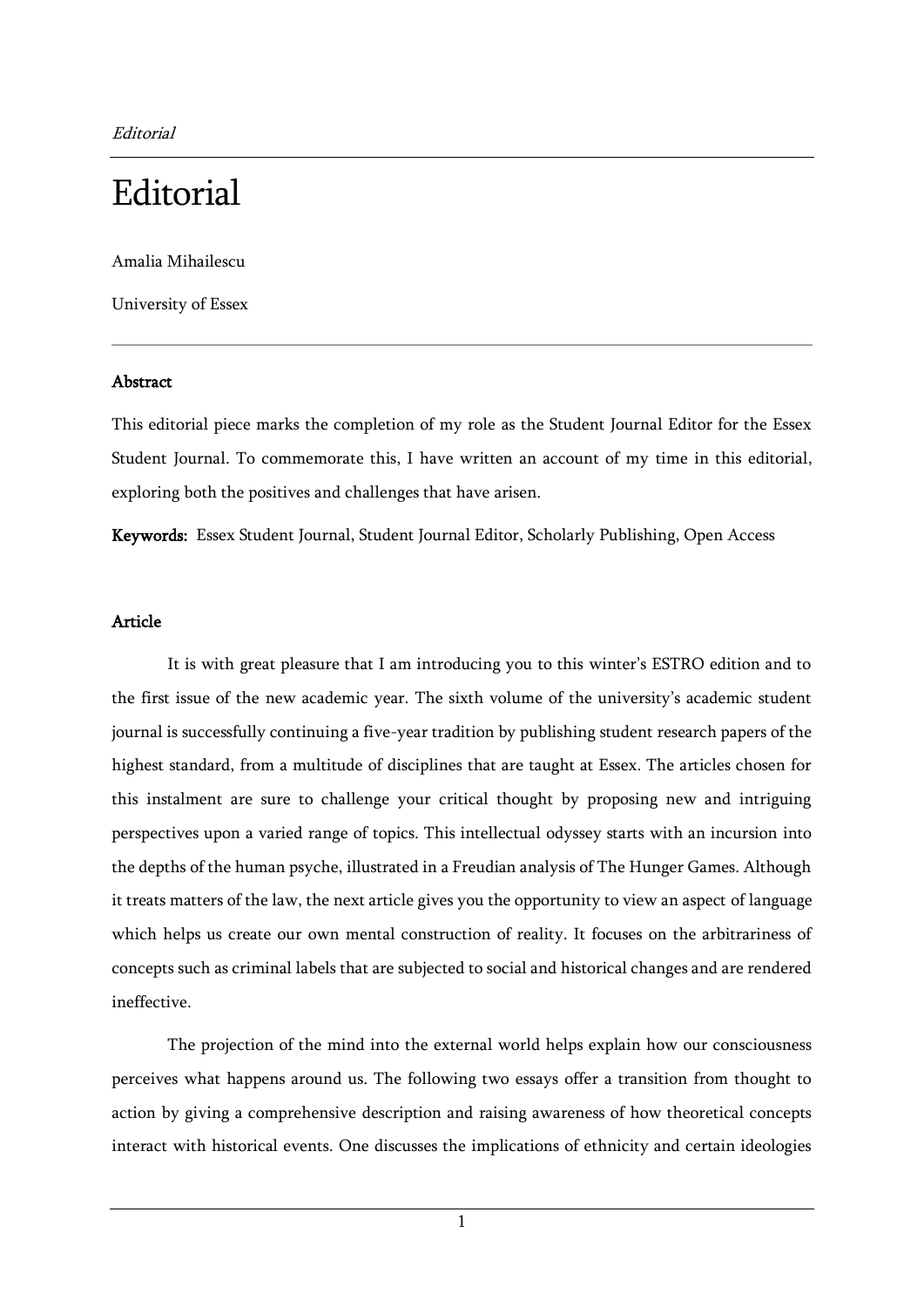that can lead to atrocious events, leaning on the evidence of the controversial subject of the Armenian Genocide. The other skilfully navigates between bi-polar and multi-polar systems trying to establish the strengths and weaknesses of each of these two political power notions. This engaging reading experience will come full circle with the final essay, which proposes a very interesting take on the rise of minor parties in the British general elections since 1997. The author succeeds in elaborating an insightful analysis of the post-1997 data that will allow readers to consider certain relevant elements responsible for the shifts in voting mentality that occur behind the British political scene.

Opening the issue is a compelling article by Frazer Meritt, whose analytical writing describes the journey to psychosexual maturity of one of the best-known characters in current popular film culture. In 'Freud, the Oedipus Complex, and The Hunger Games', the author starts by a general presentation of the Oedipus complex, key element related to the human psyche that leads to the formation of the unconscious. Meritt will then introduce its readers to the particular way in which this natural process applies to Katniss Everdeen, the main protagonist of this cinematic production. Her evolution is hindered by the totalitarian regime under which she and her family are living and by the death of her father that occurs before she manages to complete all five stages of the phenomenon named by Freud. The character's actions are presented as being under the influence of a reversed Oedipal complex. The construction of the unconscious is therefore experienced by Katniss in a unique and enticing way that will make you reconsider your own knowledge about the human psyche.

The next submission treats the topic of criminal labelling and how concepts designed by the human mind can change according to social progress and alteration of the law. Supported by a selection of examples and written in a clear and distinct way, even for those unfamiliar to the subject, 'Corporate Crime and White Collar Crime: Inaccuracies of Criminal Labels' is a wellresearched article by Roy Clark who explores the evolution in time and their currency within the legal term system of 'corporate crime' and 'white collar crime'. Clark argues that the confusion caused by the use of these two terms is created by a misunderstanding of the English criminal law, especially by non-specialised individuals who wrongfully perceive this terminology as corresponding to only a partial record of cases. In his extensive analysis of legal jargon, the author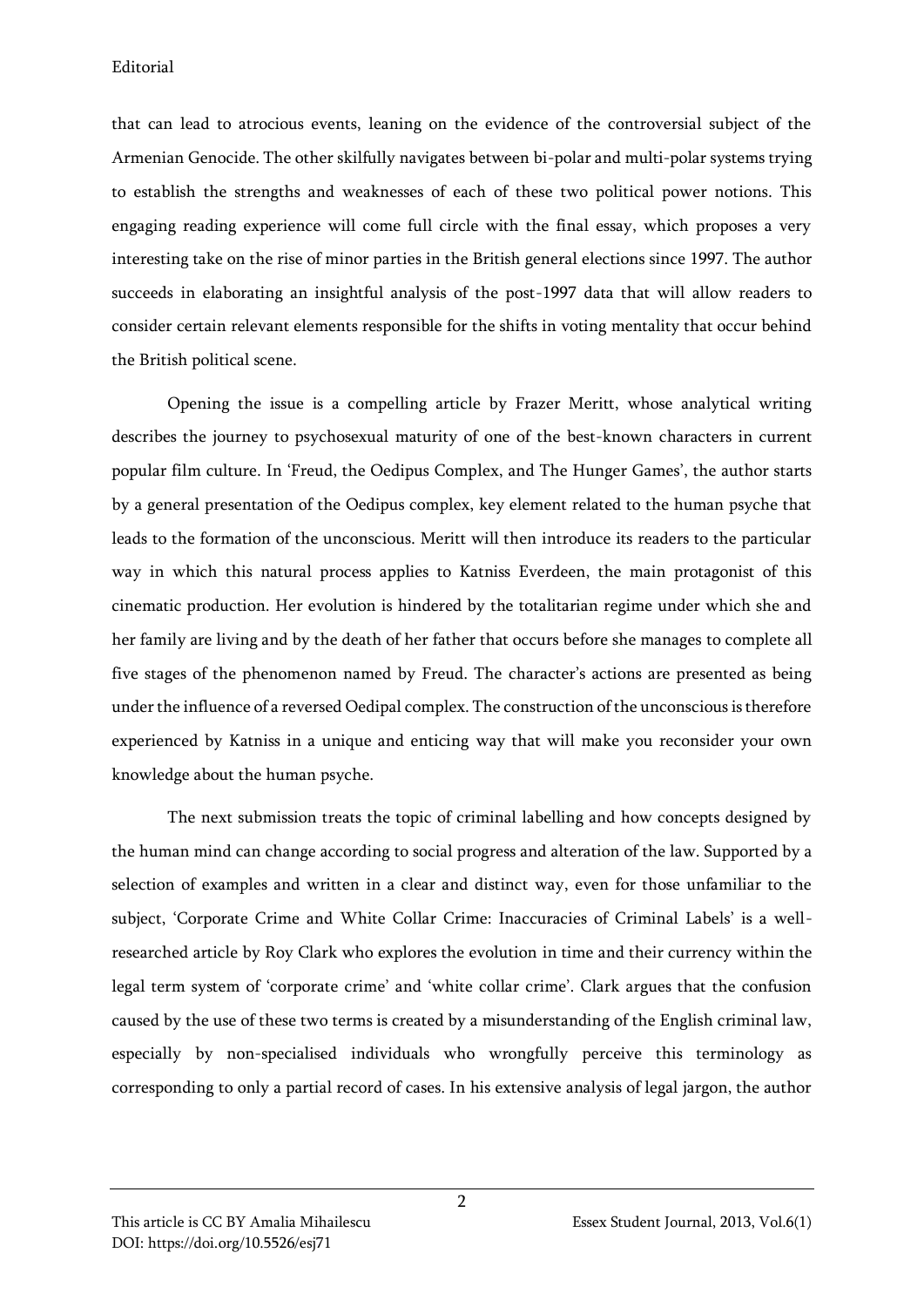proposes two new labels that would offer a more accurate description of these specific situations, 'organisational crime' and 'occupational crime' respectively.

Sofya Manukyan continues the series of submissions with her article about 'The Interconnection between Ethnicity, Ideology and Genocide and their Reflection on the Armenian Genocide'. The author manages to change the viewpoint on this highly debated political matter by expanding her research to the theoretical component standing behind this historical event. Manukyan first introduces terms such as ethnicity and nationalism which she gradually shows to be the ideological instigators of a series of forced processes of assimilation that started with the Armenian genocide. The writer follows with a thorough report of the events that will allow readers to improve their understanding of the factors linked to the genocide, of the people involved in taking this particular type of action and of how the process was undergone throughout history, from the time of the Ottoman Empire to that of the Republic of Turkey.

The national perspective on political systems and their functions is widened to a global one with an essay written by Eleftherios Eleftheriou. In 'Is Bi-Polarity more stable than Multi-Polarity?', Eleftheriou reviews several political systems throughout history in order to establish a pattern of stability hanging in balance between bi-polar and multi-polar systems. The author uses the Cold War period to illustrate the political structure governed by the two main powers of that age, the USA and the USSR. At the same time, he distinguishes between past multi-polar systems that have caused the two World Wars for example, and the current situation in international relations splitting political analysts who argue either for a modern world ruled by one main political force, the USA, or for a multi-polar global power force. While his essay brings compelling arguments for both situations, his conclusion favours bi-polarity, the proven characteristic of a more stable political sphere.

The fifth and final article of this edition of ESTRO is signed by James Downes, whose attempt to answer the following question is supported by the United Kingdom Elections data from 1997 to 2010: 'What explains the rise of Minor Parties in British General Elections since 1997?'. After giving a comprehensive explanation of what minor parties in the United Kingdom represent and quoting the percentages of voters choosing minor parties like UKIP, the BNP and the Green Party and major parties such as the Conservative, the Labour and the Liberal Democrat parties, Downes outlines two different models that could influence the shift in votes throughout the period